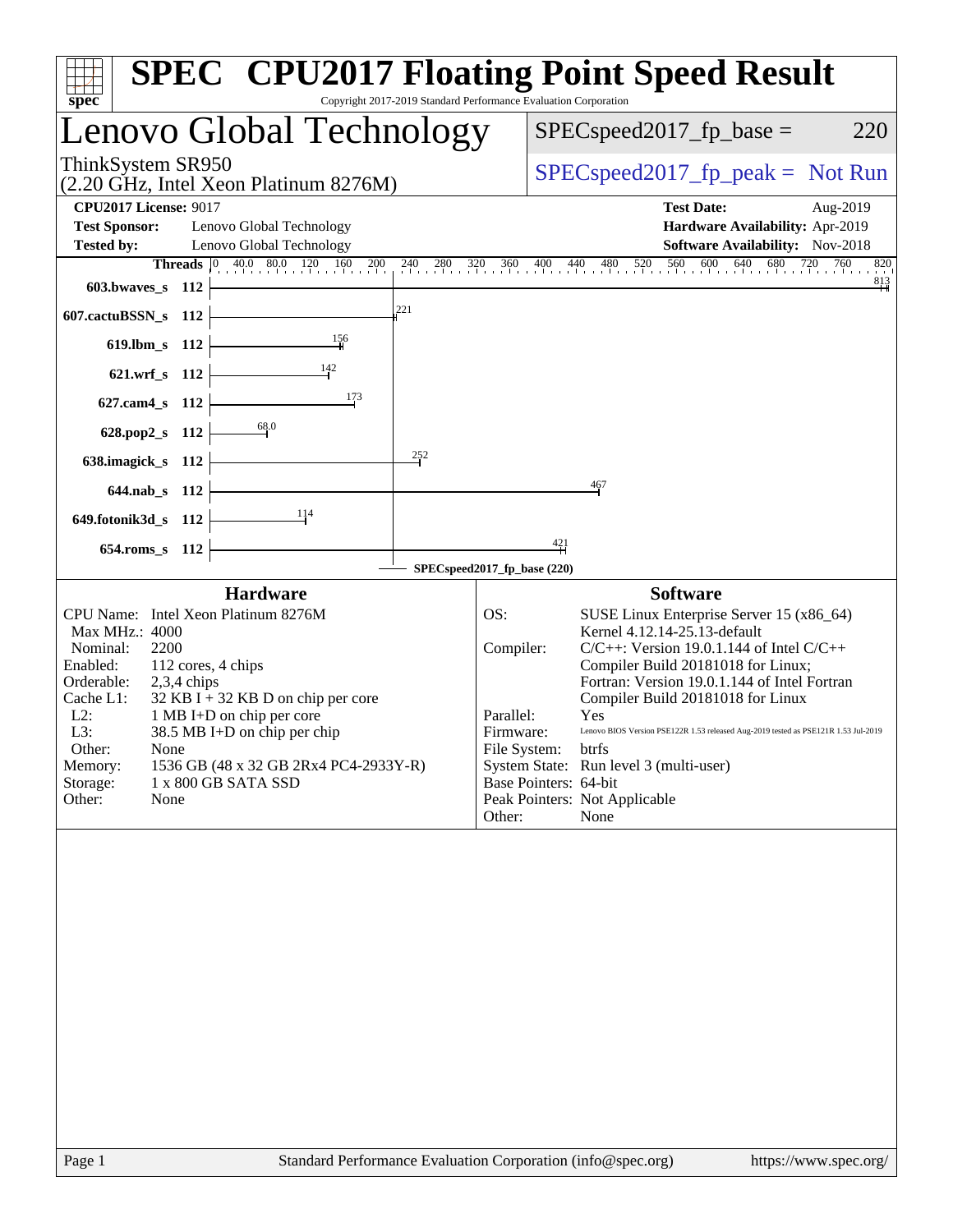

### Lenovo Global Technology

(2.20 GHz, Intel Xeon Platinum 8276M)

ThinkSystem SR950<br>  $SPEC speed2017<sub>rfp</sub> peak = Not Run$ 

 $SPEC speed2017_fp\_base = 220$ 

**[Test Sponsor:](http://www.spec.org/auto/cpu2017/Docs/result-fields.html#TestSponsor)** Lenovo Global Technology **[Hardware Availability:](http://www.spec.org/auto/cpu2017/Docs/result-fields.html#HardwareAvailability)** Apr-2019 **[Tested by:](http://www.spec.org/auto/cpu2017/Docs/result-fields.html#Testedby)** Lenovo Global Technology **[Software Availability:](http://www.spec.org/auto/cpu2017/Docs/result-fields.html#SoftwareAvailability)** Nov-2018

**[CPU2017 License:](http://www.spec.org/auto/cpu2017/Docs/result-fields.html#CPU2017License)** 9017 **[Test Date:](http://www.spec.org/auto/cpu2017/Docs/result-fields.html#TestDate)** Aug-2019

#### **[Results Table](http://www.spec.org/auto/cpu2017/Docs/result-fields.html#ResultsTable)**

| <b>Base</b>                 |                            |                |                | <b>Peak</b>    |            |                |            |                |                |              |                |              |                |              |
|-----------------------------|----------------------------|----------------|----------------|----------------|------------|----------------|------------|----------------|----------------|--------------|----------------|--------------|----------------|--------------|
| <b>Benchmark</b>            | <b>Threads</b>             | <b>Seconds</b> | Ratio          | <b>Seconds</b> | Ratio      | <b>Seconds</b> | Ratio      | <b>Threads</b> | <b>Seconds</b> | <b>Ratio</b> | <b>Seconds</b> | <b>Ratio</b> | <b>Seconds</b> | <b>Ratio</b> |
| 603.bwayes s                | 112                        | 72.6           | 813            | 72.4           | 814        | 73.2           | 806        |                |                |              |                |              |                |              |
| 607.cactuBSSN s             | 112                        | 74.6           | 223            | 75.5           | 221        | 75.5           | 221        |                |                |              |                |              |                |              |
| $619.$ lbm s                | 112                        | 32.8           | 160            | 33.5           | 156        | 33.7           | 156        |                |                |              |                |              |                |              |
| $621.wrf$ s                 | 112                        | 93.0           | <u>142</u>     | 93.3           | 142        | 92.8           | 142        |                |                |              |                |              |                |              |
| $627$ .cam $4$ <sub>s</sub> | 112                        | 51.2           | 173            | 51.2           | 173        | 51.3           | 173        |                |                |              |                |              |                |              |
| $628.pop2_s$                | 112                        | 174            | 68.2           | 175            | 68.0       | 174            | 68.0       |                |                |              |                |              |                |              |
| 638.imagick_s               | 112                        | 57.1           | 252            | 57.5           | 251        | 57.2           | 252        |                |                |              |                |              |                |              |
| $644$ .nab s                | 112                        | 37.5           | 466            | 37.4           | <u>467</u> | 37.4           | 467        |                |                |              |                |              |                |              |
| 649.fotonik3d s             | 112                        | 79.9           | 114            | 79.4           | 115        | <u>79.8</u>    | <u>114</u> |                |                |              |                |              |                |              |
| $654$ .roms s               | 112                        | 37.4           | 421            | 37.4           | 421        | 36.9           | 427        |                |                |              |                |              |                |              |
|                             | $SPECspeed2017_fp\_base =$ |                | 220            |                |            |                |            |                |                |              |                |              |                |              |
|                             | $SPECspeed2017_fp\_peak =$ |                | <b>Not Run</b> |                |            |                |            |                |                |              |                |              |                |              |

Results appear in the [order in which they were run.](http://www.spec.org/auto/cpu2017/Docs/result-fields.html#RunOrder) Bold underlined text [indicates a median measurement](http://www.spec.org/auto/cpu2017/Docs/result-fields.html#Median).

#### **[Operating System Notes](http://www.spec.org/auto/cpu2017/Docs/result-fields.html#OperatingSystemNotes)**

Stack size set to unlimited using "ulimit -s unlimited"

### **[General Notes](http://www.spec.org/auto/cpu2017/Docs/result-fields.html#GeneralNotes)**

Environment variables set by runcpu before the start of the run: KMP\_AFFINITY = "granularity=fine,compact" LD\_LIBRARY\_PATH = "/home/cpu2017-1.0.5-ic19.0u1/lib/intel64" OMP\_STACKSIZE = "192M" Binaries compiled on a system with 1x Intel Core i9-7900X CPU + 32GB RAM memory using Redhat Enterprise Linux 7.5 Transparent Huge Pages disabled by default echo never > /sys/kernel/mm/transparent\_hugepage/enabled echo never > /sys/kernel/mm/transparent\_hugepage/defrag Prior to runcpu invocation Filesystem page cache synced and cleared with: sync; echo 3> /proc/sys/vm/drop\_caches NA: The test sponsor attests, as of date of publication, that CVE-2017-5754 (Meltdown) is mitigated in the system as tested and documented. Yes: The test sponsor attests, as of date of publication, that CVE-2017-5753 (Spectre variant 1) is mitigated in the system as tested and documented. Yes: The test sponsor attests, as of date of publication, that CVE-2017-5715 (Spectre variant 2) is mitigated in the system as tested and documented. Yes: The test sponsor attests, as of date of publication, that CVE-2018-3640 (Spectre variant 3a) is mitigated in the system as tested and documented. Yes: The test sponsor attests, as of date of publication, that CVE-2018-3639 (Spectre variant 4) is mitigated in the system as tested and documented.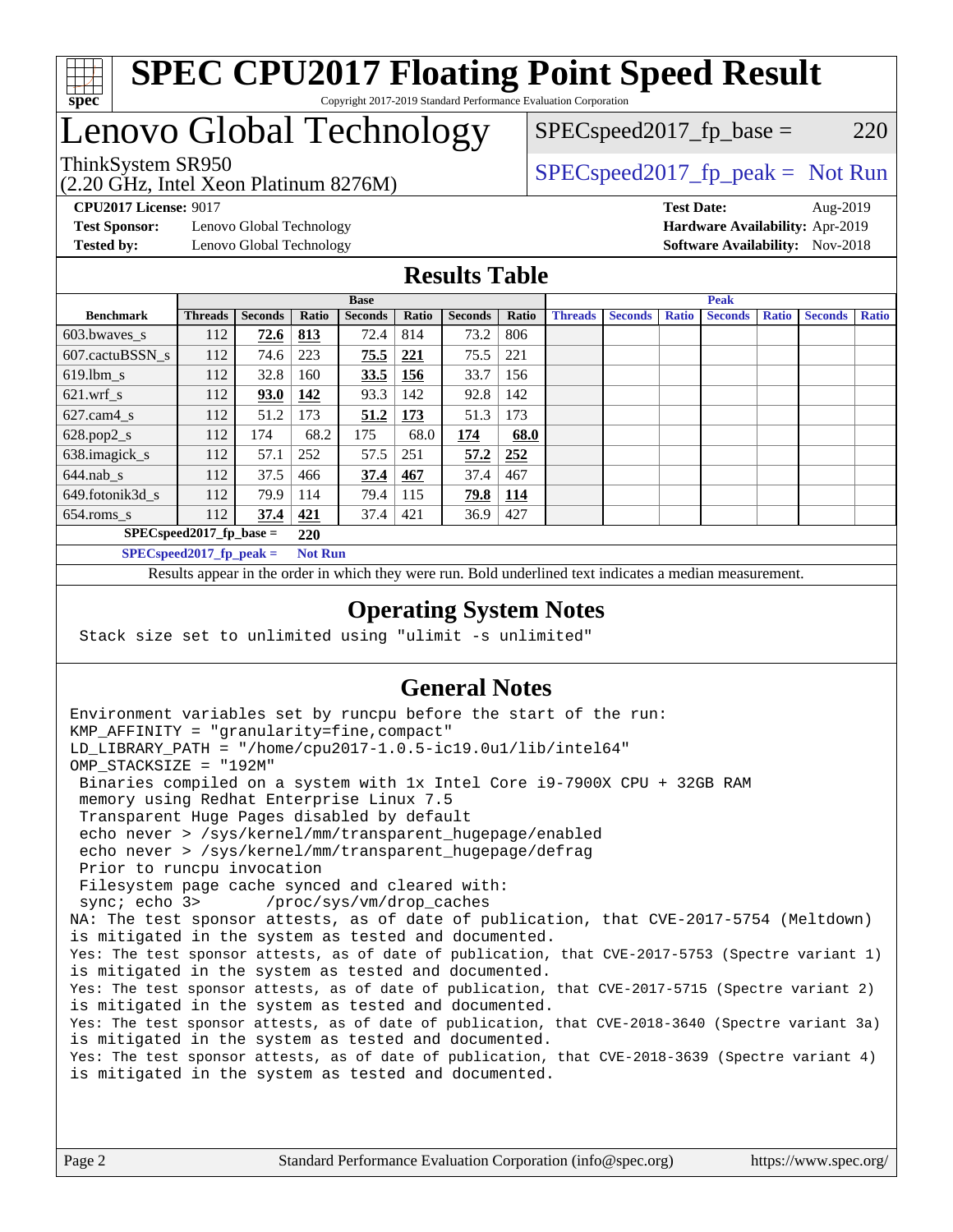| spec <sup>®</sup>                                                         |                                                                                                                                                                                                                                                                                                       | <b>SPEC CPU2017 Floating Point Speed Result</b><br>Copyright 2017-2019 Standard Performance Evaluation Corporation                                                                                                                                                                                                                                                                                                                                                                                                                                                                                                                                                                                                                                                                                                                                           |  |                                                                                                |                       |     |
|---------------------------------------------------------------------------|-------------------------------------------------------------------------------------------------------------------------------------------------------------------------------------------------------------------------------------------------------------------------------------------------------|--------------------------------------------------------------------------------------------------------------------------------------------------------------------------------------------------------------------------------------------------------------------------------------------------------------------------------------------------------------------------------------------------------------------------------------------------------------------------------------------------------------------------------------------------------------------------------------------------------------------------------------------------------------------------------------------------------------------------------------------------------------------------------------------------------------------------------------------------------------|--|------------------------------------------------------------------------------------------------|-----------------------|-----|
|                                                                           |                                                                                                                                                                                                                                                                                                       | Lenovo Global Technology                                                                                                                                                                                                                                                                                                                                                                                                                                                                                                                                                                                                                                                                                                                                                                                                                                     |  | $SPEC speed2017_fp\_base =$                                                                    |                       | 220 |
| ThinkSystem SR950                                                         | (2.20 GHz, Intel Xeon Platinum 8276M)                                                                                                                                                                                                                                                                 |                                                                                                                                                                                                                                                                                                                                                                                                                                                                                                                                                                                                                                                                                                                                                                                                                                                              |  | $SPEC speed2017fr peak = Not Run$                                                              |                       |     |
| <b>CPU2017 License: 9017</b><br><b>Test Sponsor:</b><br><b>Tested by:</b> | Lenovo Global Technology<br>Lenovo Global Technology                                                                                                                                                                                                                                                  |                                                                                                                                                                                                                                                                                                                                                                                                                                                                                                                                                                                                                                                                                                                                                                                                                                                              |  | <b>Test Date:</b><br>Hardware Availability: Apr-2019<br><b>Software Availability:</b> Nov-2018 | Aug-2019              |     |
|                                                                           |                                                                                                                                                                                                                                                                                                       | <b>Platform Notes</b>                                                                                                                                                                                                                                                                                                                                                                                                                                                                                                                                                                                                                                                                                                                                                                                                                                        |  |                                                                                                |                       |     |
| BIOS configuration:<br>From /proc/cpuinfo<br>4                            | Choose Operating Mode set to Custom Mode<br>CPU P-state Control set to Autonomous<br>Hyper-Threading set to Disable<br>DCU Streamer Prefetcher set to Disable<br>MONITOR/MWAIT set to Enable<br>"physical id"s (chips)<br>112 "processors"<br>cpu cores : 28<br>siblings : 28<br>28 29 30<br>28 29 30 | Choose Operating Mode set to Maximum Performance<br>Trusted Execution Technology set to Enable<br>Sysinfo program /home/cpu2017-1.0.5-ic19.0ul/bin/sysinfo<br>Rev: r5974 of 2018-05-19 9bcde8f2999c33d61f64985e45859ea9<br>running on linux-i7o2 Tue Aug 6 00:20:19 2019<br>SUT (System Under Test) info as seen by some common utilities.<br>For more information on this section, see<br>https://www.spec.org/cpu2017/Docs/config.html#sysinfo<br>model name: $Intel(R)$ Xeon(R) Platinum 8276M CPU @ 2.20GHz<br>cores, siblings (Caution: counting these is hw and system dependent. The following<br>excerpts from /proc/cpuinfo might not be reliable. Use with caution.)<br>physical 0: cores 0 1 2 3 4 5 6 8 9 10 11 12 13 14 16 17 18 19 20 21 22 24 25 26 27<br>physical 1: cores 0 1 2 3 4 5 6 8 9 10 11 12 13 14 16 17 18 19 20 21 22 24 25 26 27 |  |                                                                                                |                       |     |
|                                                                           | 28 29 30                                                                                                                                                                                                                                                                                              | physical 2: cores 0 1 2 3 4 5 6 8 9 10 11 12 13 14 16 17 18 19 20 21 22 24 25 26 27<br>physical 3: cores 0 1 2 3 4 5 6 8 9 10 11 12 13 14 16 17 18 19 20 21 22 24 25 26 27                                                                                                                                                                                                                                                                                                                                                                                                                                                                                                                                                                                                                                                                                   |  |                                                                                                |                       |     |
| From lscpu:<br>CPU(s):<br>Vendor ID:<br>Model:                            | 28 29 30<br>Architecture:<br>$CPU$ op-mode(s):<br>Byte Order:<br>On-line CPU(s) list: $0-111$<br>Thread(s) per core:<br>Core(s) per socket:<br>Socket(s):<br>NUMA $node(s):$<br>CPU family:<br>Model name:                                                                                            | x86 64<br>$32$ -bit, $64$ -bit<br>Little Endian<br>112<br>$\mathbf{1}$<br>28<br>4<br>4<br>GenuineIntel<br>6<br>85<br>Intel(R) Xeon(R) Platinum 8276M CPU @ 2.20GHz                                                                                                                                                                                                                                                                                                                                                                                                                                                                                                                                                                                                                                                                                           |  |                                                                                                |                       |     |
|                                                                           |                                                                                                                                                                                                                                                                                                       | (Continued on next page)                                                                                                                                                                                                                                                                                                                                                                                                                                                                                                                                                                                                                                                                                                                                                                                                                                     |  |                                                                                                |                       |     |
| Page 3                                                                    |                                                                                                                                                                                                                                                                                                       | Standard Performance Evaluation Corporation (info@spec.org)                                                                                                                                                                                                                                                                                                                                                                                                                                                                                                                                                                                                                                                                                                                                                                                                  |  |                                                                                                | https://www.spec.org/ |     |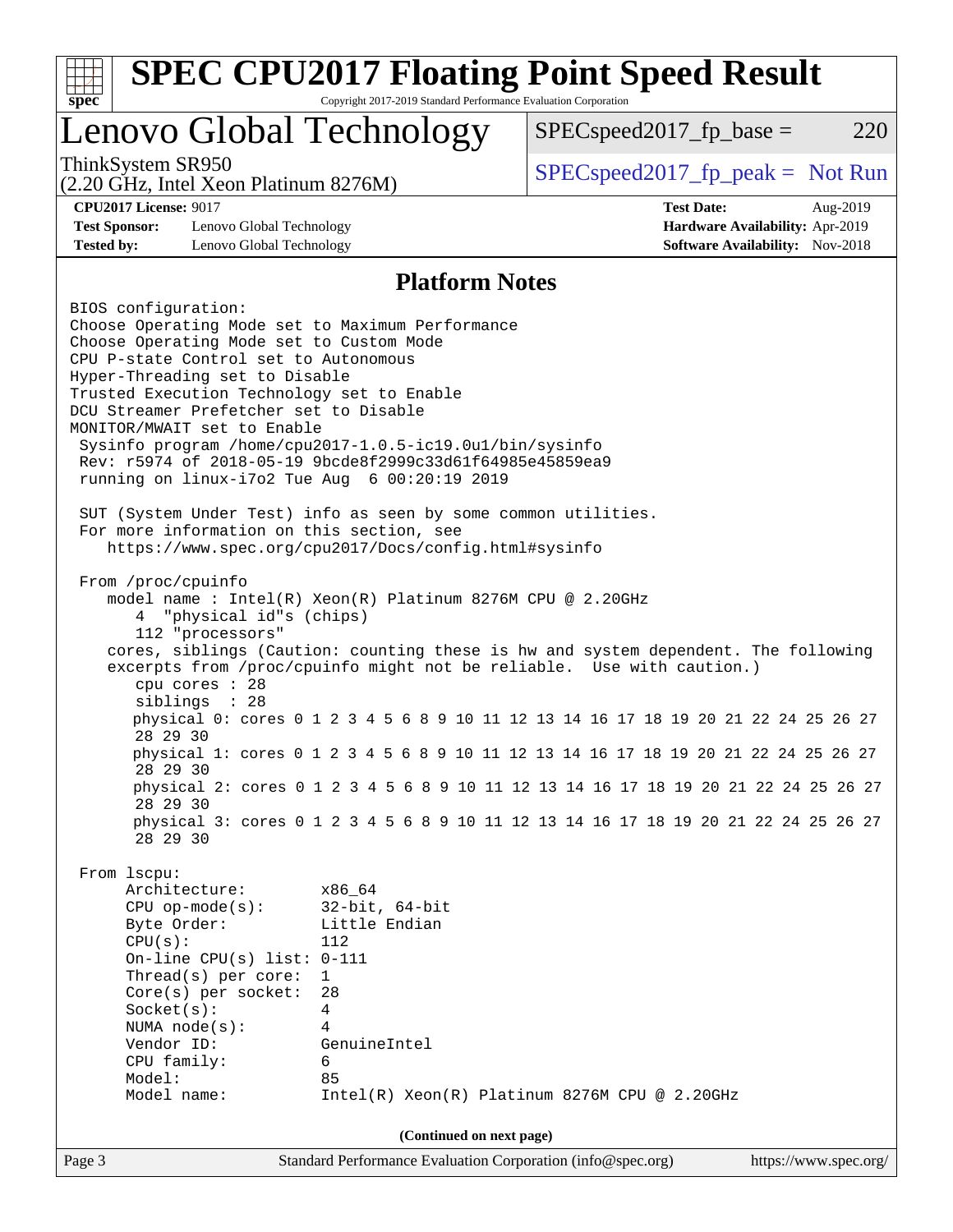

Lenovo Global Technology

(2.20 GHz, Intel Xeon Platinum 8276M)

ThinkSystem SR950<br>  $SPEC speed2017<sub>rfp</sub> peak = Not Run$ 

 $SPEC speed2017_fp\_base = 220$ 

**[Test Sponsor:](http://www.spec.org/auto/cpu2017/Docs/result-fields.html#TestSponsor)** Lenovo Global Technology **[Hardware Availability:](http://www.spec.org/auto/cpu2017/Docs/result-fields.html#HardwareAvailability)** Apr-2019 **[Tested by:](http://www.spec.org/auto/cpu2017/Docs/result-fields.html#Testedby)** Lenovo Global Technology **[Software Availability:](http://www.spec.org/auto/cpu2017/Docs/result-fields.html#SoftwareAvailability)** Nov-2018

**[CPU2017 License:](http://www.spec.org/auto/cpu2017/Docs/result-fields.html#CPU2017License)** 9017 **[Test Date:](http://www.spec.org/auto/cpu2017/Docs/result-fields.html#TestDate)** Aug-2019

#### **[Platform Notes \(Continued\)](http://www.spec.org/auto/cpu2017/Docs/result-fields.html#PlatformNotes)**

| Stepping:       |                         |           |
|-----------------|-------------------------|-----------|
| CPU MHz:        |                         | 2200.000  |
| BogoMIPS:       |                         | 4400.00   |
| Virtualization: |                         | $VT - x$  |
| L1d cache:      |                         | 32K       |
| Lli cache:      |                         | 32K       |
| $L2$ cache:     |                         | 1024K     |
| $L3$ cache:     |                         | 39424K    |
|                 | NUMA $node0$ $CPU(s)$ : | $0 - 27$  |
|                 | NUMA $node1$ $CPU(s)$ : | $28 - 55$ |
|                 | NUMA node2 CPU(s):      | $56 - 83$ |
|                 | NUMA $node3$ $CPU(s)$ : | 84-111    |
|                 |                         |           |

Flags: fpu vme de pse tsc msr pae mce cx8 apic sep mtrr pge mca cmov pat pse36 clflush dts acpi mmx fxsr sse sse2 ss ht tm pbe syscall nx pdpe1gb rdtscp lm constant\_tsc art arch\_perfmon pebs bts rep\_good nopl xtopology nonstop\_tsc cpuid aperfmperf pni pclmulqdq dtes64 monitor ds\_cpl vmx smx est tm2 ssse3 sdbg fma cx16 xtpr pdcm pcid dca sse4\_1 sse4\_2 x2apic movbe popcnt tsc\_deadline\_timer aes xsave avx f16c rdrand lahf\_lm abm 3dnowprefetch cpuid\_fault epb cat\_l3 cdp\_l3 invpcid\_single ssbd mba ibrs ibpb stibp tpr\_shadow vnmi flexpriority ept vpid fsgsbase tsc\_adjust bmi1 hle avx2 smep bmi2 erms invpcid rtm cqm mpx rdt\_a avx512f avx512dq rdseed adx smap clflushopt clwb intel\_pt avx512cd avx512bw avx512vl xsaveopt xsavec xgetbv1 xsaves cqm\_llc cqm\_occup\_llc cqm\_mbm\_total cqm\_mbm\_local dtherm ida arat pln pts hwp\_epp pku ospke avx512\_vnni flush\_l1d arch\_capabilities

 /proc/cpuinfo cache data cache size : 39424 KB

 From numactl --hardware WARNING: a numactl 'node' might or might not correspond to a physical chip. available: 4 nodes (0-3) node 0 cpus: 0 1 2 3 4 5 6 7 8 9 10 11 12 13 14 15 16 17 18 19 20 21 22 23 24 25 26 27 node 0 size: 386639 MB node 0 free: 383245 MB node 1 cpus: 28 29 30 31 32 33 34 35 36 37 38 39 40 41 42 43 44 45 46 47 48 49 50 51 52 53 54 55 node 1 size: 387051 MB node 1 free: 386824 MB node 2 cpus: 56 57 58 59 60 61 62 63 64 65 66 67 68 69 70 71 72 73 74 75 76 77 78 79 80 81 82 83 node 2 size: 387051 MB node 2 free: 386555 MB node 3 cpus: 84 85 86 87 88 89 90 91 92 93 94 95 96 97 98 99 100 101 102 103 104 105 106 107 108 109 110 111 node 3 size: 387019 MB node 3 free: 386096 MB node distances: node 0 1 2 3

**(Continued on next page)**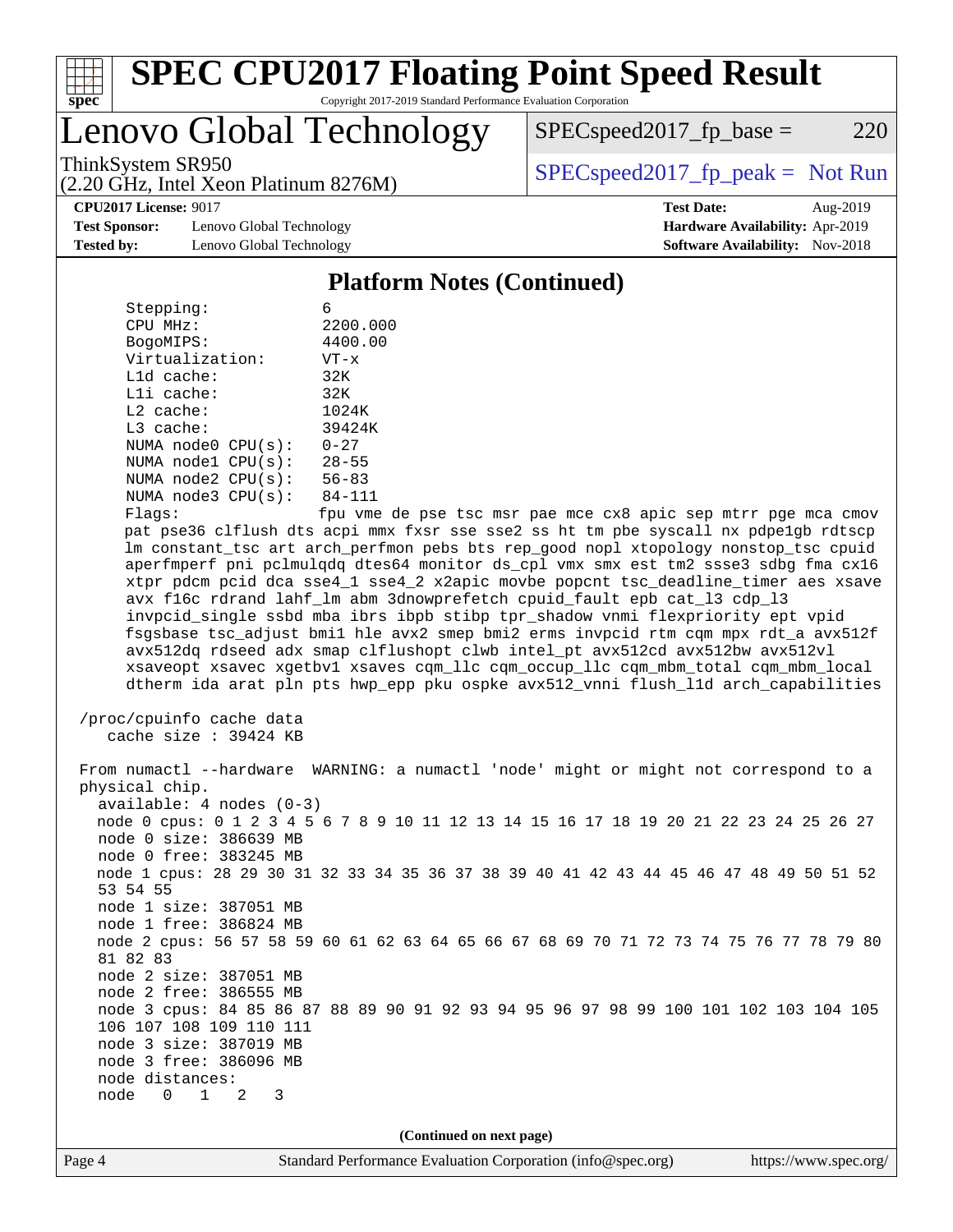| <b>SPEC CPU2017 Floating Point Speed Result</b><br>Copyright 2017-2019 Standard Performance Evaluation Corporation<br>$spec^*$                                                                                                                                                                                                                                                                                                                                                                                                                                                                                                                                                                                                                                                                                                                                                                                                                                                                                                                                                                                                                                                                                                                                                                                                                                                                                                                                                                                                                                                  |                                                                                                     |
|---------------------------------------------------------------------------------------------------------------------------------------------------------------------------------------------------------------------------------------------------------------------------------------------------------------------------------------------------------------------------------------------------------------------------------------------------------------------------------------------------------------------------------------------------------------------------------------------------------------------------------------------------------------------------------------------------------------------------------------------------------------------------------------------------------------------------------------------------------------------------------------------------------------------------------------------------------------------------------------------------------------------------------------------------------------------------------------------------------------------------------------------------------------------------------------------------------------------------------------------------------------------------------------------------------------------------------------------------------------------------------------------------------------------------------------------------------------------------------------------------------------------------------------------------------------------------------|-----------------------------------------------------------------------------------------------------|
| Lenovo Global Technology                                                                                                                                                                                                                                                                                                                                                                                                                                                                                                                                                                                                                                                                                                                                                                                                                                                                                                                                                                                                                                                                                                                                                                                                                                                                                                                                                                                                                                                                                                                                                        | $SPEC speed2017_fp\_base =$<br>220                                                                  |
| ThinkSystem SR950<br>(2.20 GHz, Intel Xeon Platinum 8276M)                                                                                                                                                                                                                                                                                                                                                                                                                                                                                                                                                                                                                                                                                                                                                                                                                                                                                                                                                                                                                                                                                                                                                                                                                                                                                                                                                                                                                                                                                                                      | $SPEC speed2017fr peak = Not Run$                                                                   |
| <b>CPU2017 License: 9017</b><br><b>Test Sponsor:</b><br>Lenovo Global Technology<br><b>Tested by:</b><br>Lenovo Global Technology                                                                                                                                                                                                                                                                                                                                                                                                                                                                                                                                                                                                                                                                                                                                                                                                                                                                                                                                                                                                                                                                                                                                                                                                                                                                                                                                                                                                                                               | <b>Test Date:</b><br>Aug-2019<br>Hardware Availability: Apr-2019<br>Software Availability: Nov-2018 |
| <b>Platform Notes (Continued)</b>                                                                                                                                                                                                                                                                                                                                                                                                                                                                                                                                                                                                                                                                                                                                                                                                                                                                                                                                                                                                                                                                                                                                                                                                                                                                                                                                                                                                                                                                                                                                               |                                                                                                     |
| 0:<br>21<br>21<br>10<br>21<br>1:<br>21<br>10<br>21<br>21<br>21<br>21<br>21<br>2:<br>10<br>21<br>21<br>21<br>10<br>3:<br>From /proc/meminfo<br>MemTotal:<br>1584907640 kB<br>HugePages_Total:<br>0<br>Hugepagesize:<br>2048 kB<br>From /etc/*release* /etc/*version*<br>os-release:<br>NAME="SLES"<br>VERSION="15"<br>VERSION_ID="15"<br>PRETTY_NAME="SUSE Linux Enterprise Server 15"<br>ID="sles"<br>ID LIKE="suse"<br>$ANSI\_COLOR = "0; 32"$<br>CPE_NAME="cpe:/o:suse:sles:15"<br>uname $-a$ :<br>Linux linux-i7o2 4.12.14-25.13-default #1 SMP Tue Aug 14 15:07:35 UTC 2018 (947aa51)<br>x86_64 x86_64 x86_64 GNU/Linux<br>Kernel self-reported vulnerability status:<br>CVE-2017-5754 (Meltdown):<br>Not affected<br>CVE-2017-5753 (Spectre variant 1): Mitigation: __user pointer sanitization<br>CVE-2017-5715 (Spectre variant 2): Mitigation: Indirect Branch Restricted Speculation,<br>IBPB, IBRS_FW<br>run-level $3$ Aug $6$ 00:10<br>SPEC is set to: /home/cpu2017-1.0.5-ic19.0u1<br>Size Used Avail Use% Mounted on<br>Filesystem<br>Type<br>/dev/sda2<br>btrfs 742G<br>35G 707G<br>Additional information from dmidecode follows. WARNING: Use caution when you interpret<br>this section. The 'dmidecode' program reads system data which is "intended to allow<br>hardware to be accurately determined", but the intent may not be met, as there are<br>frequent changes to hardware, firmware, and the "DMTF SMBIOS" standard.<br>BIOS Lenovo -[PSE121R-1.53]- 07/03/2019<br>Memory:<br>48x NO DIMM NO DIMM<br>48x Samsung M393A4K40CB2-CVF 32 GB 2 rank 2933 | 5% /home                                                                                            |
| (Continued on next page)                                                                                                                                                                                                                                                                                                                                                                                                                                                                                                                                                                                                                                                                                                                                                                                                                                                                                                                                                                                                                                                                                                                                                                                                                                                                                                                                                                                                                                                                                                                                                        |                                                                                                     |
| Page 5<br>Standard Performance Evaluation Corporation (info@spec.org)                                                                                                                                                                                                                                                                                                                                                                                                                                                                                                                                                                                                                                                                                                                                                                                                                                                                                                                                                                                                                                                                                                                                                                                                                                                                                                                                                                                                                                                                                                           | https://www.spec.org/                                                                               |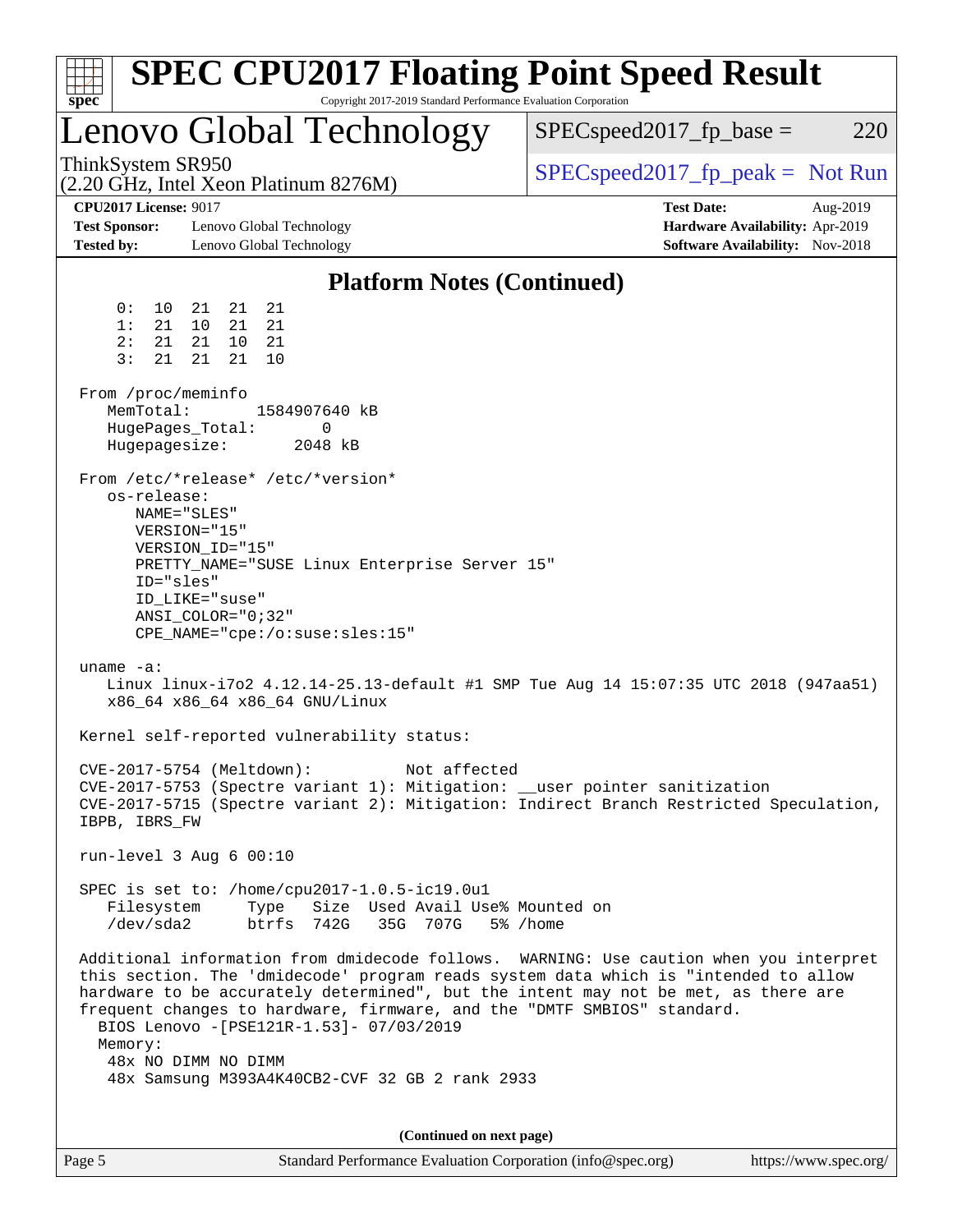| ч<br>c | п. | œ |  |
|--------|----|---|--|

# **[SPEC CPU2017 Floating Point Speed Result](http://www.spec.org/auto/cpu2017/Docs/result-fields.html#SPECCPU2017FloatingPointSpeedResult)**

Copyright 2017-2019 Standard Performance Evaluation Corporation

### Lenovo Global Technology

ThinkSystem SR950<br>  $(2.20 \text{ GHz. Intel Yoon Plitium } 8276M)$  [SPECspeed2017\\_fp\\_peak =](http://www.spec.org/auto/cpu2017/Docs/result-fields.html#SPECspeed2017fppeak) Not Run

 $SPEC speed2017_fp\_base = 220$ 

(2.20 GHz, Intel Xeon Platinum 8276M)

**[Test Sponsor:](http://www.spec.org/auto/cpu2017/Docs/result-fields.html#TestSponsor)** Lenovo Global Technology **[Hardware Availability:](http://www.spec.org/auto/cpu2017/Docs/result-fields.html#HardwareAvailability)** Apr-2019 **[Tested by:](http://www.spec.org/auto/cpu2017/Docs/result-fields.html#Testedby)** Lenovo Global Technology **[Software Availability:](http://www.spec.org/auto/cpu2017/Docs/result-fields.html#SoftwareAvailability)** Nov-2018

**[CPU2017 License:](http://www.spec.org/auto/cpu2017/Docs/result-fields.html#CPU2017License)** 9017 **[Test Date:](http://www.spec.org/auto/cpu2017/Docs/result-fields.html#TestDate)** Aug-2019

#### **[Platform Notes \(Continued\)](http://www.spec.org/auto/cpu2017/Docs/result-fields.html#PlatformNotes)**

(End of data from sysinfo program)

### **[Compiler Version Notes](http://www.spec.org/auto/cpu2017/Docs/result-fields.html#CompilerVersionNotes)**

| $CC$ 619.1bm_s(base) 638.imagick_s(base) 644.nab_s(base)<br>Intel(R) C Intel(R) 64 Compiler for applications running on Intel(R) 64,<br>Version 19.0.1.144 Build 20181018<br>Copyright (C) 1985-2018 Intel Corporation. All rights reserved. |
|----------------------------------------------------------------------------------------------------------------------------------------------------------------------------------------------------------------------------------------------|
|                                                                                                                                                                                                                                              |
|                                                                                                                                                                                                                                              |
|                                                                                                                                                                                                                                              |
|                                                                                                                                                                                                                                              |
| FC 607.cactuBSSN s(base)                                                                                                                                                                                                                     |
| Intel(R) $C++$ Intel(R) 64 Compiler for applications running on Intel(R) 64,<br>Version 19.0.1.144 Build 20181018                                                                                                                            |
| Copyright (C) 1985-2018 Intel Corporation. All rights reserved.<br>Intel(R) C Intel(R) 64 Compiler for applications running on Intel(R) 64,                                                                                                  |
| Version 19.0.1.144 Build 20181018                                                                                                                                                                                                            |
| Copyright (C) 1985-2018 Intel Corporation. All rights reserved.                                                                                                                                                                              |
| Intel(R) Fortran Intel(R) 64 Compiler for applications running on Intel(R)<br>64, Version 19.0.1.144 Build 20181018                                                                                                                          |
| Copyright (C) 1985-2018 Intel Corporation. All rights reserved.                                                                                                                                                                              |
|                                                                                                                                                                                                                                              |
| $FC$ 603.bwaves_s(base) 649.fotonik3d_s(base) 654.roms_s(base)                                                                                                                                                                               |
| $Intel(R)$ Fortran Intel(R) 64 Compiler for applications running on Intel(R)                                                                                                                                                                 |
| 64, Version 19.0.1.144 Build 20181018<br>Copyright (C) 1985-2018 Intel Corporation. All rights reserved.                                                                                                                                     |
|                                                                                                                                                                                                                                              |
|                                                                                                                                                                                                                                              |
| CC 621.wrf_s(base) 627.cam4_s(base) 628.pop2_s(base)                                                                                                                                                                                         |
| $Intel(R)$ Fortran Intel(R) 64 Compiler for applications running on Intel(R)<br>64, Version 19.0.1.144 Build 20181018                                                                                                                        |
| Copyright (C) 1985-2018 Intel Corporation. All rights reserved.                                                                                                                                                                              |
| Intel(R) C Intel(R) 64 Compiler for applications running on Intel(R) 64,<br>Version 19.0.1.144 Build 20181018                                                                                                                                |
| Copyright (C) 1985-2018 Intel Corporation. All rights reserved.                                                                                                                                                                              |
|                                                                                                                                                                                                                                              |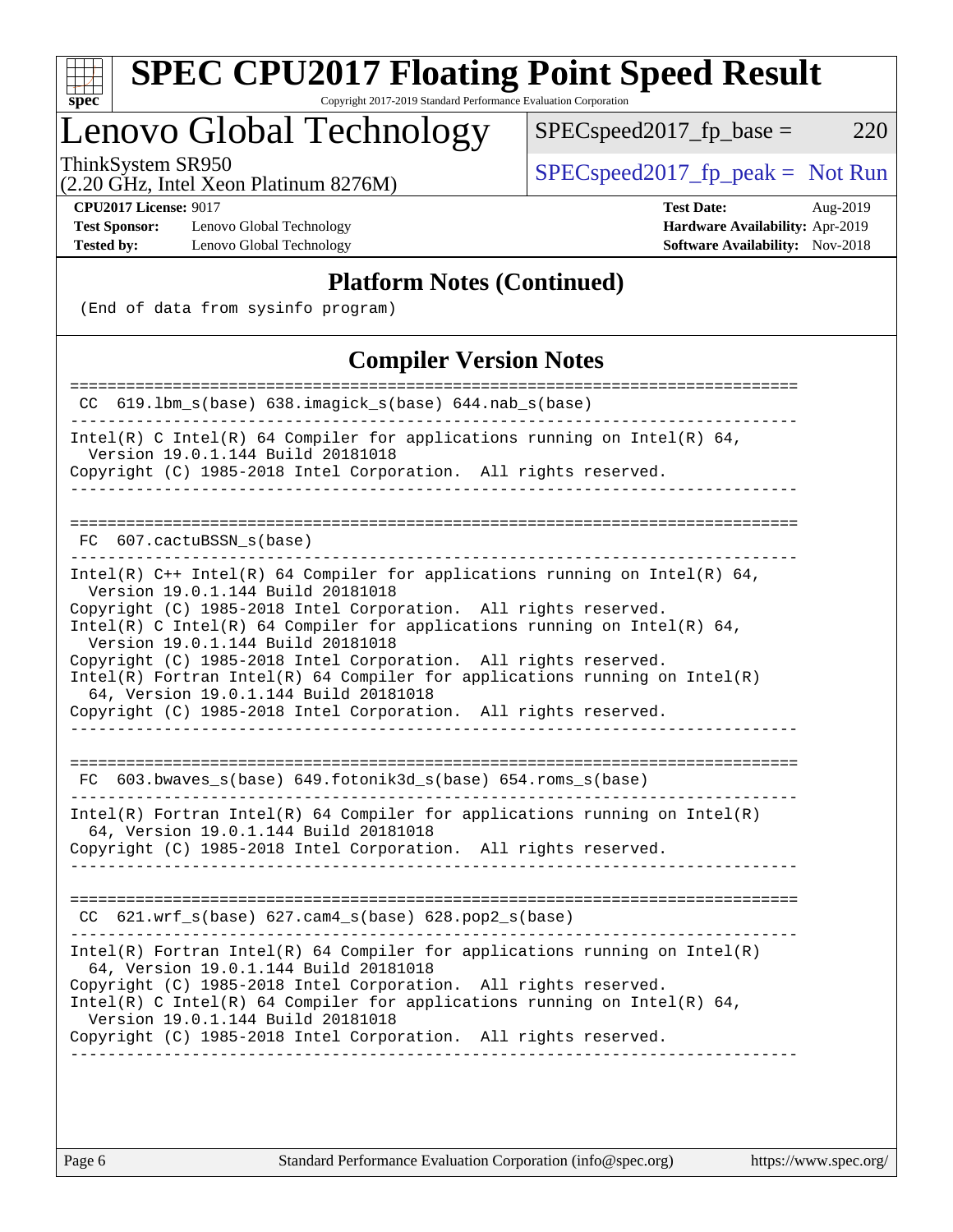

### Lenovo Global Technology

 $SPEC speed2017_fp\_base = 220$ 

(2.20 GHz, Intel Xeon Platinum 8276M)

ThinkSystem SR950<br>  $SPEC speed2017<sub>rfp</sub> peak = Not Run$ 

**[Test Sponsor:](http://www.spec.org/auto/cpu2017/Docs/result-fields.html#TestSponsor)** Lenovo Global Technology **[Hardware Availability:](http://www.spec.org/auto/cpu2017/Docs/result-fields.html#HardwareAvailability)** Apr-2019 **[Tested by:](http://www.spec.org/auto/cpu2017/Docs/result-fields.html#Testedby)** Lenovo Global Technology **[Software Availability:](http://www.spec.org/auto/cpu2017/Docs/result-fields.html#SoftwareAvailability)** Nov-2018

**[CPU2017 License:](http://www.spec.org/auto/cpu2017/Docs/result-fields.html#CPU2017License)** 9017 **[Test Date:](http://www.spec.org/auto/cpu2017/Docs/result-fields.html#TestDate)** Aug-2019

### **[Base Compiler Invocation](http://www.spec.org/auto/cpu2017/Docs/result-fields.html#BaseCompilerInvocation)**

[C benchmarks:](http://www.spec.org/auto/cpu2017/Docs/result-fields.html#Cbenchmarks) [icc -m64 -std=c11](http://www.spec.org/cpu2017/results/res2019q3/cpu2017-20190805-16714.flags.html#user_CCbase_intel_icc_64bit_c11_33ee0cdaae7deeeab2a9725423ba97205ce30f63b9926c2519791662299b76a0318f32ddfffdc46587804de3178b4f9328c46fa7c2b0cd779d7a61945c91cd35)

[Fortran benchmarks:](http://www.spec.org/auto/cpu2017/Docs/result-fields.html#Fortranbenchmarks) [ifort -m64](http://www.spec.org/cpu2017/results/res2019q3/cpu2017-20190805-16714.flags.html#user_FCbase_intel_ifort_64bit_24f2bb282fbaeffd6157abe4f878425411749daecae9a33200eee2bee2fe76f3b89351d69a8130dd5949958ce389cf37ff59a95e7a40d588e8d3a57e0c3fd751)

[Benchmarks using both Fortran and C:](http://www.spec.org/auto/cpu2017/Docs/result-fields.html#BenchmarksusingbothFortranandC) [ifort -m64](http://www.spec.org/cpu2017/results/res2019q3/cpu2017-20190805-16714.flags.html#user_CC_FCbase_intel_ifort_64bit_24f2bb282fbaeffd6157abe4f878425411749daecae9a33200eee2bee2fe76f3b89351d69a8130dd5949958ce389cf37ff59a95e7a40d588e8d3a57e0c3fd751) [icc -m64 -std=c11](http://www.spec.org/cpu2017/results/res2019q3/cpu2017-20190805-16714.flags.html#user_CC_FCbase_intel_icc_64bit_c11_33ee0cdaae7deeeab2a9725423ba97205ce30f63b9926c2519791662299b76a0318f32ddfffdc46587804de3178b4f9328c46fa7c2b0cd779d7a61945c91cd35)

[Benchmarks using Fortran, C, and C++:](http://www.spec.org/auto/cpu2017/Docs/result-fields.html#BenchmarksusingFortranCandCXX) [icpc -m64](http://www.spec.org/cpu2017/results/res2019q3/cpu2017-20190805-16714.flags.html#user_CC_CXX_FCbase_intel_icpc_64bit_4ecb2543ae3f1412ef961e0650ca070fec7b7afdcd6ed48761b84423119d1bf6bdf5cad15b44d48e7256388bc77273b966e5eb805aefd121eb22e9299b2ec9d9) [icc -m64 -std=c11](http://www.spec.org/cpu2017/results/res2019q3/cpu2017-20190805-16714.flags.html#user_CC_CXX_FCbase_intel_icc_64bit_c11_33ee0cdaae7deeeab2a9725423ba97205ce30f63b9926c2519791662299b76a0318f32ddfffdc46587804de3178b4f9328c46fa7c2b0cd779d7a61945c91cd35) [ifort -m64](http://www.spec.org/cpu2017/results/res2019q3/cpu2017-20190805-16714.flags.html#user_CC_CXX_FCbase_intel_ifort_64bit_24f2bb282fbaeffd6157abe4f878425411749daecae9a33200eee2bee2fe76f3b89351d69a8130dd5949958ce389cf37ff59a95e7a40d588e8d3a57e0c3fd751)

### **[Base Portability Flags](http://www.spec.org/auto/cpu2017/Docs/result-fields.html#BasePortabilityFlags)**

 603.bwaves\_s: [-DSPEC\\_LP64](http://www.spec.org/cpu2017/results/res2019q3/cpu2017-20190805-16714.flags.html#suite_basePORTABILITY603_bwaves_s_DSPEC_LP64) 607.cactuBSSN\_s: [-DSPEC\\_LP64](http://www.spec.org/cpu2017/results/res2019q3/cpu2017-20190805-16714.flags.html#suite_basePORTABILITY607_cactuBSSN_s_DSPEC_LP64) 619.lbm\_s: [-DSPEC\\_LP64](http://www.spec.org/cpu2017/results/res2019q3/cpu2017-20190805-16714.flags.html#suite_basePORTABILITY619_lbm_s_DSPEC_LP64) 621.wrf\_s: [-DSPEC\\_LP64](http://www.spec.org/cpu2017/results/res2019q3/cpu2017-20190805-16714.flags.html#suite_basePORTABILITY621_wrf_s_DSPEC_LP64) [-DSPEC\\_CASE\\_FLAG](http://www.spec.org/cpu2017/results/res2019q3/cpu2017-20190805-16714.flags.html#b621.wrf_s_baseCPORTABILITY_DSPEC_CASE_FLAG) [-convert big\\_endian](http://www.spec.org/cpu2017/results/res2019q3/cpu2017-20190805-16714.flags.html#user_baseFPORTABILITY621_wrf_s_convert_big_endian_c3194028bc08c63ac5d04de18c48ce6d347e4e562e8892b8bdbdc0214820426deb8554edfa529a3fb25a586e65a3d812c835984020483e7e73212c4d31a38223) 627.cam4\_s: [-DSPEC\\_LP64](http://www.spec.org/cpu2017/results/res2019q3/cpu2017-20190805-16714.flags.html#suite_basePORTABILITY627_cam4_s_DSPEC_LP64) [-DSPEC\\_CASE\\_FLAG](http://www.spec.org/cpu2017/results/res2019q3/cpu2017-20190805-16714.flags.html#b627.cam4_s_baseCPORTABILITY_DSPEC_CASE_FLAG) 628.pop2\_s: [-DSPEC\\_LP64](http://www.spec.org/cpu2017/results/res2019q3/cpu2017-20190805-16714.flags.html#suite_basePORTABILITY628_pop2_s_DSPEC_LP64) [-DSPEC\\_CASE\\_FLAG](http://www.spec.org/cpu2017/results/res2019q3/cpu2017-20190805-16714.flags.html#b628.pop2_s_baseCPORTABILITY_DSPEC_CASE_FLAG) [-convert big\\_endian](http://www.spec.org/cpu2017/results/res2019q3/cpu2017-20190805-16714.flags.html#user_baseFPORTABILITY628_pop2_s_convert_big_endian_c3194028bc08c63ac5d04de18c48ce6d347e4e562e8892b8bdbdc0214820426deb8554edfa529a3fb25a586e65a3d812c835984020483e7e73212c4d31a38223) [-assume byterecl](http://www.spec.org/cpu2017/results/res2019q3/cpu2017-20190805-16714.flags.html#user_baseFPORTABILITY628_pop2_s_assume_byterecl_7e47d18b9513cf18525430bbf0f2177aa9bf368bc7a059c09b2c06a34b53bd3447c950d3f8d6c70e3faf3a05c8557d66a5798b567902e8849adc142926523472) 638.imagick\_s: [-DSPEC\\_LP64](http://www.spec.org/cpu2017/results/res2019q3/cpu2017-20190805-16714.flags.html#suite_basePORTABILITY638_imagick_s_DSPEC_LP64) 644.nab\_s: [-DSPEC\\_LP64](http://www.spec.org/cpu2017/results/res2019q3/cpu2017-20190805-16714.flags.html#suite_basePORTABILITY644_nab_s_DSPEC_LP64) 649.fotonik3d\_s: [-DSPEC\\_LP64](http://www.spec.org/cpu2017/results/res2019q3/cpu2017-20190805-16714.flags.html#suite_basePORTABILITY649_fotonik3d_s_DSPEC_LP64) 654.roms\_s: [-DSPEC\\_LP64](http://www.spec.org/cpu2017/results/res2019q3/cpu2017-20190805-16714.flags.html#suite_basePORTABILITY654_roms_s_DSPEC_LP64)

### **[Base Optimization Flags](http://www.spec.org/auto/cpu2017/Docs/result-fields.html#BaseOptimizationFlags)**

#### [C benchmarks](http://www.spec.org/auto/cpu2017/Docs/result-fields.html#Cbenchmarks): [-xCORE-AVX512](http://www.spec.org/cpu2017/results/res2019q3/cpu2017-20190805-16714.flags.html#user_CCbase_f-xCORE-AVX512) [-ipo](http://www.spec.org/cpu2017/results/res2019q3/cpu2017-20190805-16714.flags.html#user_CCbase_f-ipo) [-O3](http://www.spec.org/cpu2017/results/res2019q3/cpu2017-20190805-16714.flags.html#user_CCbase_f-O3) [-no-prec-div](http://www.spec.org/cpu2017/results/res2019q3/cpu2017-20190805-16714.flags.html#user_CCbase_f-no-prec-div) [-qopt-prefetch](http://www.spec.org/cpu2017/results/res2019q3/cpu2017-20190805-16714.flags.html#user_CCbase_f-qopt-prefetch) [-ffinite-math-only](http://www.spec.org/cpu2017/results/res2019q3/cpu2017-20190805-16714.flags.html#user_CCbase_f_finite_math_only_cb91587bd2077682c4b38af759c288ed7c732db004271a9512da14a4f8007909a5f1427ecbf1a0fb78ff2a814402c6114ac565ca162485bbcae155b5e4258871) [-qopt-mem-layout-trans=4](http://www.spec.org/cpu2017/results/res2019q3/cpu2017-20190805-16714.flags.html#user_CCbase_f-qopt-mem-layout-trans_fa39e755916c150a61361b7846f310bcdf6f04e385ef281cadf3647acec3f0ae266d1a1d22d972a7087a248fd4e6ca390a3634700869573d231a252c784941a8) [-qopenmp](http://www.spec.org/cpu2017/results/res2019q3/cpu2017-20190805-16714.flags.html#user_CCbase_qopenmp_16be0c44f24f464004c6784a7acb94aca937f053568ce72f94b139a11c7c168634a55f6653758ddd83bcf7b8463e8028bb0b48b77bcddc6b78d5d95bb1df2967) [-DSPEC\\_OPENMP](http://www.spec.org/cpu2017/results/res2019q3/cpu2017-20190805-16714.flags.html#suite_CCbase_DSPEC_OPENMP) [Fortran benchmarks](http://www.spec.org/auto/cpu2017/Docs/result-fields.html#Fortranbenchmarks): -DSPEC OPENMP [-xCORE-AVX512](http://www.spec.org/cpu2017/results/res2019q3/cpu2017-20190805-16714.flags.html#user_FCbase_f-xCORE-AVX512) [-ipo](http://www.spec.org/cpu2017/results/res2019q3/cpu2017-20190805-16714.flags.html#user_FCbase_f-ipo) [-O3](http://www.spec.org/cpu2017/results/res2019q3/cpu2017-20190805-16714.flags.html#user_FCbase_f-O3) [-no-prec-div](http://www.spec.org/cpu2017/results/res2019q3/cpu2017-20190805-16714.flags.html#user_FCbase_f-no-prec-div) [-qopt-prefetch](http://www.spec.org/cpu2017/results/res2019q3/cpu2017-20190805-16714.flags.html#user_FCbase_f-qopt-prefetch) [-ffinite-math-only](http://www.spec.org/cpu2017/results/res2019q3/cpu2017-20190805-16714.flags.html#user_FCbase_f_finite_math_only_cb91587bd2077682c4b38af759c288ed7c732db004271a9512da14a4f8007909a5f1427ecbf1a0fb78ff2a814402c6114ac565ca162485bbcae155b5e4258871) [-qopt-mem-layout-trans=4](http://www.spec.org/cpu2017/results/res2019q3/cpu2017-20190805-16714.flags.html#user_FCbase_f-qopt-mem-layout-trans_fa39e755916c150a61361b7846f310bcdf6f04e385ef281cadf3647acec3f0ae266d1a1d22d972a7087a248fd4e6ca390a3634700869573d231a252c784941a8) [-qopenmp](http://www.spec.org/cpu2017/results/res2019q3/cpu2017-20190805-16714.flags.html#user_FCbase_qopenmp_16be0c44f24f464004c6784a7acb94aca937f053568ce72f94b139a11c7c168634a55f6653758ddd83bcf7b8463e8028bb0b48b77bcddc6b78d5d95bb1df2967) [-nostandard-realloc-lhs](http://www.spec.org/cpu2017/results/res2019q3/cpu2017-20190805-16714.flags.html#user_FCbase_f_2003_std_realloc_82b4557e90729c0f113870c07e44d33d6f5a304b4f63d4c15d2d0f1fab99f5daaed73bdb9275d9ae411527f28b936061aa8b9c8f2d63842963b95c9dd6426b8a) [Benchmarks using both Fortran and C](http://www.spec.org/auto/cpu2017/Docs/result-fields.html#BenchmarksusingbothFortranandC): [-xCORE-AVX512](http://www.spec.org/cpu2017/results/res2019q3/cpu2017-20190805-16714.flags.html#user_CC_FCbase_f-xCORE-AVX512) [-ipo](http://www.spec.org/cpu2017/results/res2019q3/cpu2017-20190805-16714.flags.html#user_CC_FCbase_f-ipo) [-O3](http://www.spec.org/cpu2017/results/res2019q3/cpu2017-20190805-16714.flags.html#user_CC_FCbase_f-O3) [-no-prec-div](http://www.spec.org/cpu2017/results/res2019q3/cpu2017-20190805-16714.flags.html#user_CC_FCbase_f-no-prec-div) [-qopt-prefetch](http://www.spec.org/cpu2017/results/res2019q3/cpu2017-20190805-16714.flags.html#user_CC_FCbase_f-qopt-prefetch) [-ffinite-math-only](http://www.spec.org/cpu2017/results/res2019q3/cpu2017-20190805-16714.flags.html#user_CC_FCbase_f_finite_math_only_cb91587bd2077682c4b38af759c288ed7c732db004271a9512da14a4f8007909a5f1427ecbf1a0fb78ff2a814402c6114ac565ca162485bbcae155b5e4258871) [-qopt-mem-layout-trans=4](http://www.spec.org/cpu2017/results/res2019q3/cpu2017-20190805-16714.flags.html#user_CC_FCbase_f-qopt-mem-layout-trans_fa39e755916c150a61361b7846f310bcdf6f04e385ef281cadf3647acec3f0ae266d1a1d22d972a7087a248fd4e6ca390a3634700869573d231a252c784941a8) [-qopenmp](http://www.spec.org/cpu2017/results/res2019q3/cpu2017-20190805-16714.flags.html#user_CC_FCbase_qopenmp_16be0c44f24f464004c6784a7acb94aca937f053568ce72f94b139a11c7c168634a55f6653758ddd83bcf7b8463e8028bb0b48b77bcddc6b78d5d95bb1df2967) [-DSPEC\\_OPENMP](http://www.spec.org/cpu2017/results/res2019q3/cpu2017-20190805-16714.flags.html#suite_CC_FCbase_DSPEC_OPENMP) [-nostandard-realloc-lhs](http://www.spec.org/cpu2017/results/res2019q3/cpu2017-20190805-16714.flags.html#user_CC_FCbase_f_2003_std_realloc_82b4557e90729c0f113870c07e44d33d6f5a304b4f63d4c15d2d0f1fab99f5daaed73bdb9275d9ae411527f28b936061aa8b9c8f2d63842963b95c9dd6426b8a) **(Continued on next page)**

Page 7 Standard Performance Evaluation Corporation [\(info@spec.org\)](mailto:info@spec.org) <https://www.spec.org/>